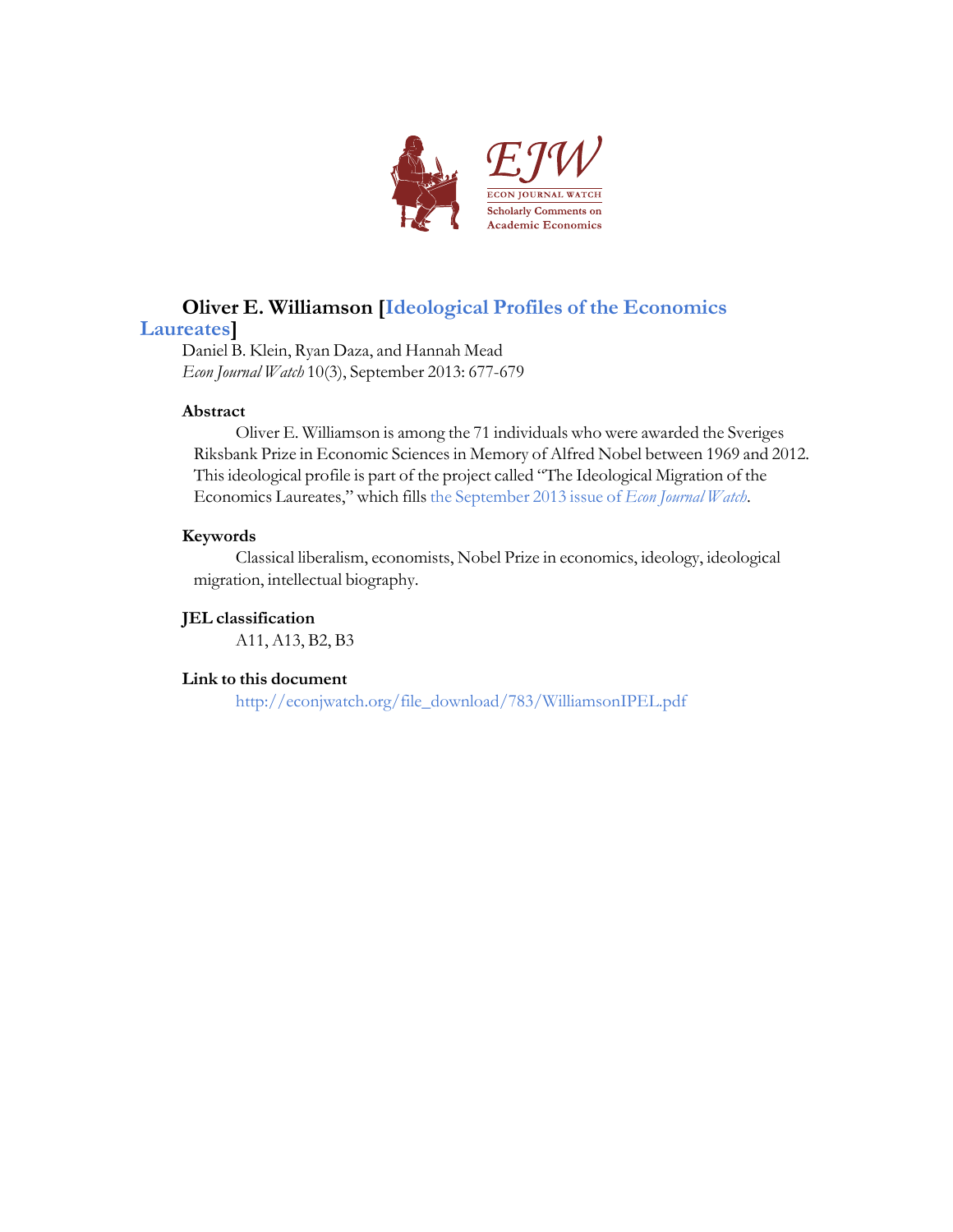## **Oliver E. Williamson**

by Daniel B. Klein, Ryan Daza, and Hannah Mead<sup>76</sup>

Oliver Williamson (1932–) was born and raised in Superior, Wisconsin. His parents were both high school teachers in a small rural town. Williamson's father and grandfather joined to start a small business in real estate. Williamson reflected on his father:

My father was…outgoing and had an unusual gift with children. His own children were devoted to him. He was friends with and was regularly consulted by other youngsters. He was Superior's Santa Claus—at the Kiwanis, the orphanage, for neighbourhood kids, his grandchildren, and on request—for about fifteen years. He was also active in civic affairs—the Chamber of Commerce, the hospital and was on the City Council for about twelve years, ten of them as its President. His generous spirit was combined with fiscal conservatism. His integrity was legendary. (Williamson 1986, xi-xii)

Williamson, attracted to math and science in high school, decided to become an engineer (Williamson 1986, xii). He enrolled in Ripon College's joint program with MIT and earned his bachelor's degree; while at MIT, Williamson was mentored by Kenneth Arrow (Williamson 2010). After working as an engineer, which gave him the "opportunity to learn about both big government and big business" and "got a good idea of how bureaucracy functioned" (Williamson 1986, xii), Williamson went to Stanford for graduate school, but decided to switch from business to economics (Williamson 2010), moving on to Carnegie-Mellon for his Ph.D. Upon earning his degree, Williamson became a faculty member at the University of California at Berkeley. He went on to the University of Pennsylvania and Yale University, then returned to Berkeley in the late 1980s and has stayed there since (Williamson 2010).

Focusing on the effect of formal and informal institutions on transaction costs, Williamson was a pioneer in what has become known as New Institutional Economics. In 2009, he won the Nobel Prize in Economics "for his analysis of economic governance, especially the boundaries of the firm," sharing the prize with Elinor Ostrom. The Nobel committee described Williamson's contribution as providing "a theory of why some economic transactions take place within firms and other similar transactions take place between firms, that is, in the marketplace."

<sup>76.</sup> We thank Peter G. Klein for feedback on this profile.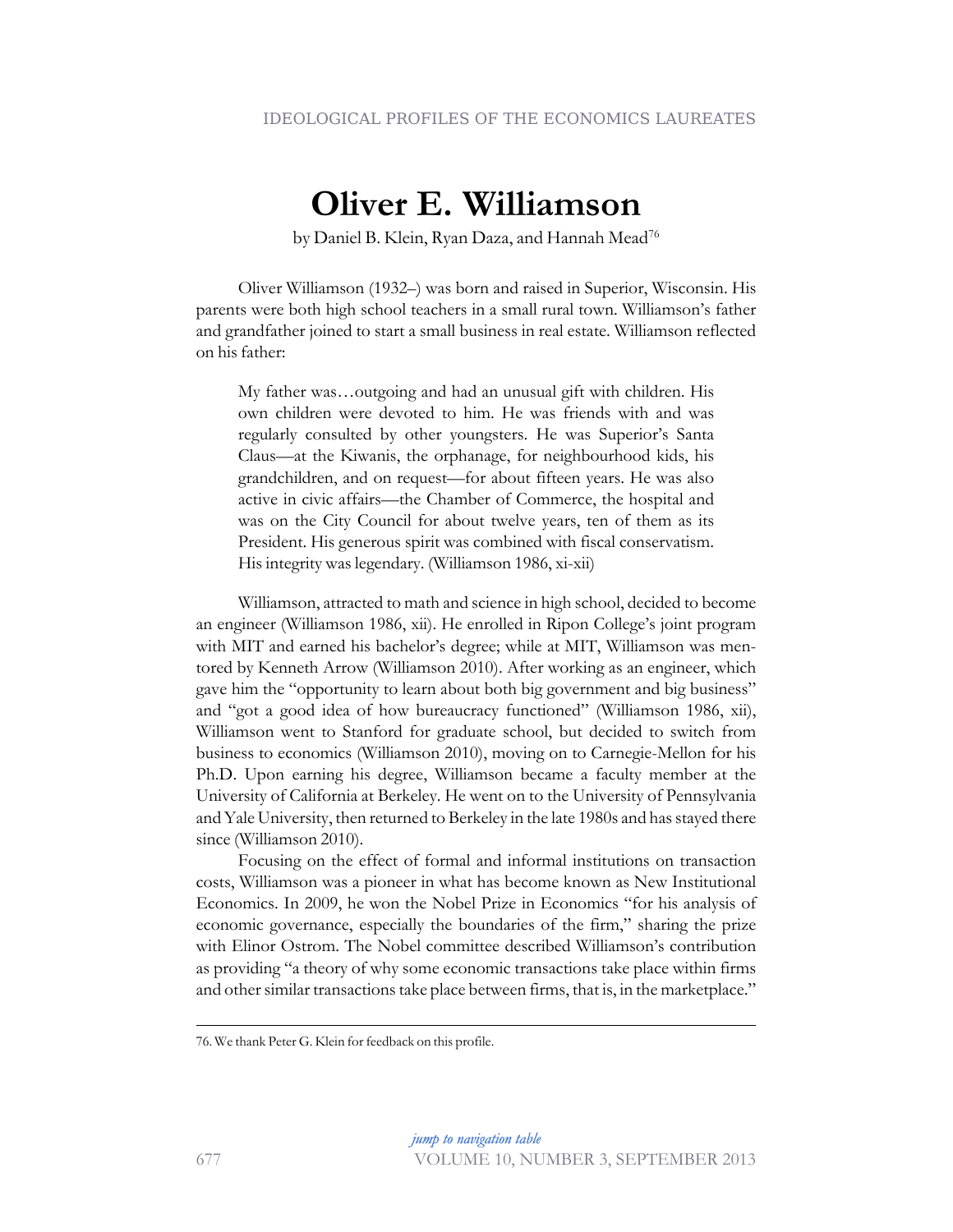#### ECON JOURNAL WATCH

Alex Tabarrok explains Williamson's thinking using the context of Adam Smith's pin factory:

Following Coase, Williamson asks different questions, 'Why a pin factory?' 'Why are the 18 steps to make a pin performed by a single firm rather than two or more?' 'Why are there many firms instead of one large firm?' 'Why does the pin factory not vertically integrate upwards to buy the steel factory and downwards to buy the retail hardware shop?'

Williamson's answers rest on the notions of bounded rationality, contract incompleteness, asset specificity and opportunism. Start at the end, asset specificity and opportunism. When a deal has been sealed the parties typically move from having many potential partners to being locked in. That's bad because it raises the possibility of opportunism—one party can exploit the other. But it's also good because when the lock-in is credible each party may be more willing to invest in assets which are extra-productive but specific to the relationship. (Tabarrok 2009)

Williamson is very reserved and reticent in policy judgments and politics. On the whole, we get the impression that he is not hostile to classical liberal, freemarket ideas.

The economist Peter Klein, of the 'Austrian' school, says, "Williamson is no Austrian," but that Williamson "is sympathetic to Austrian themes (particularly the Hayekian understanding of tacit knowledge and market competition)." In the classroom, Williamson "encourages students to read the Austrians (particularly Hayek, whom he cites often)" (P. Klein 2009).

Having worked at the Antitrust Division of the U.S. Department of Justice, Williamson has applied his theories of the firm, specifically vertical integration, to issues of antitrust. Carl Shapiro describes Williamson's bearing at this juncture:

Williamson was skeptical of the conventional wisdom of the time, which presumed that the purpose and effect of many vertical practices was the enhancement of market power and the erection of entry barriers. Contrary to this view, which was widely adopted by antitrust lawyers and courts in the 1960s, Williamson could see rationales for various vertical practices that were based instead on economic efficiency. (Shapiro 2010, 138)

Williamson also saw that transaction costs apply not only to firms but also to governments. He notes that, prior to changes in thinking, "whereas markets were